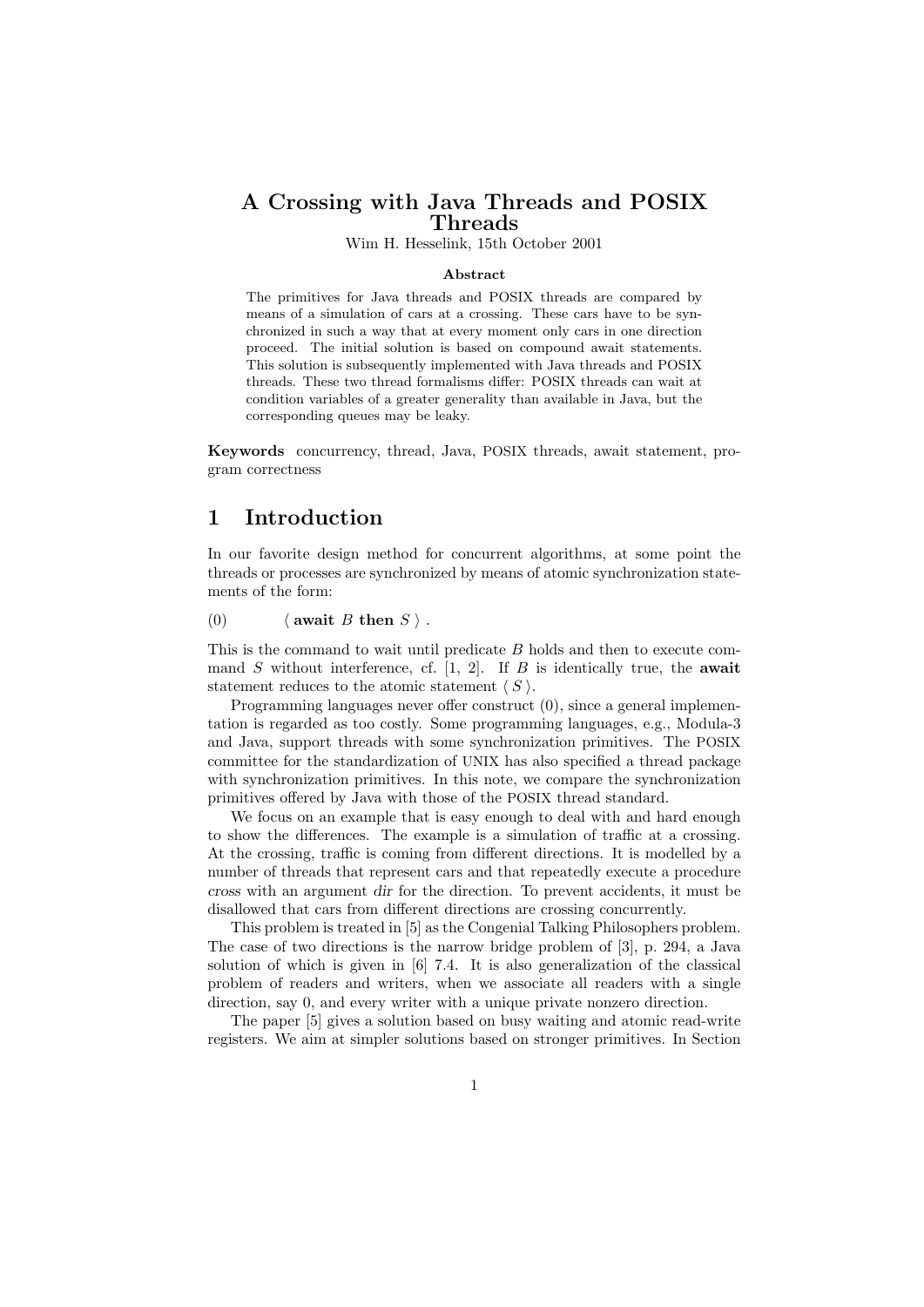2, we give an abstract solution based on the await construct (0). We then turn to implementations of this solution, depending on the available synchronization primitives. In Section 3, we give an implementation in Java. Section 4 contains an implementation with POSIX threads. In Section 5, we draw some conclusions.

## 2 The abstract problem and a solution

We formalize the problem by stating that all threads execute

(1) while true do  $0:$  entry $(dir):$ 1:  $\cos(\text{dir})$ :  $2:$  depart $()$  ; 3: other activity ; od .

The problem is to implement entry and depart. Procedure entry may involve waiting. Procedure *depart* may need exclusive access to shared data but must not involve conditional waiting. It is given that cross terminates; the other activity need not terminate.

We use *q*.dir for the direction dir of thread *q*. The safety requirement is that cars can only cross concurrently when using the same direction, i.e. for all  $q$  and r,

(Safety) q at 1  $\land$  r at 1  $\Rightarrow$  q.dir = r.dir.

The progress requirement is that, whenever there are n cars registered to cross along direction dir, eventually at least n cars will cross along dir. Finally, it must be allowed that cars with the same direction cross concurrently.

In this section we give an abstract solution based on await construct (0). In order to allow concurrent access for cars from the same direction, we introduce a shared variable cur for the direction currently allowed to cross. All traffic coming from directions other than cur is suspended. When the suspended cars from the current direction have passed the crossing and there are suspended cars for other directions, a new current direction is chosen.

We introduce a boolean shared variable free to indicate the absence of competing cars, and integer shared variables ncc for the number of crossing cars and due for the number of cars from the current direction that will be allowed to cross. The latter serves to enable a fair treatment of the various directions. Initially, free is true and ncc and due are 0.

Now entry is refined by

```
entrv1(dr) =\langle await free \lor (dr = cur \land due > 0) then
         cur := dir; free := false;
         due --; ncc ++ \rangle
```
and depart is refined by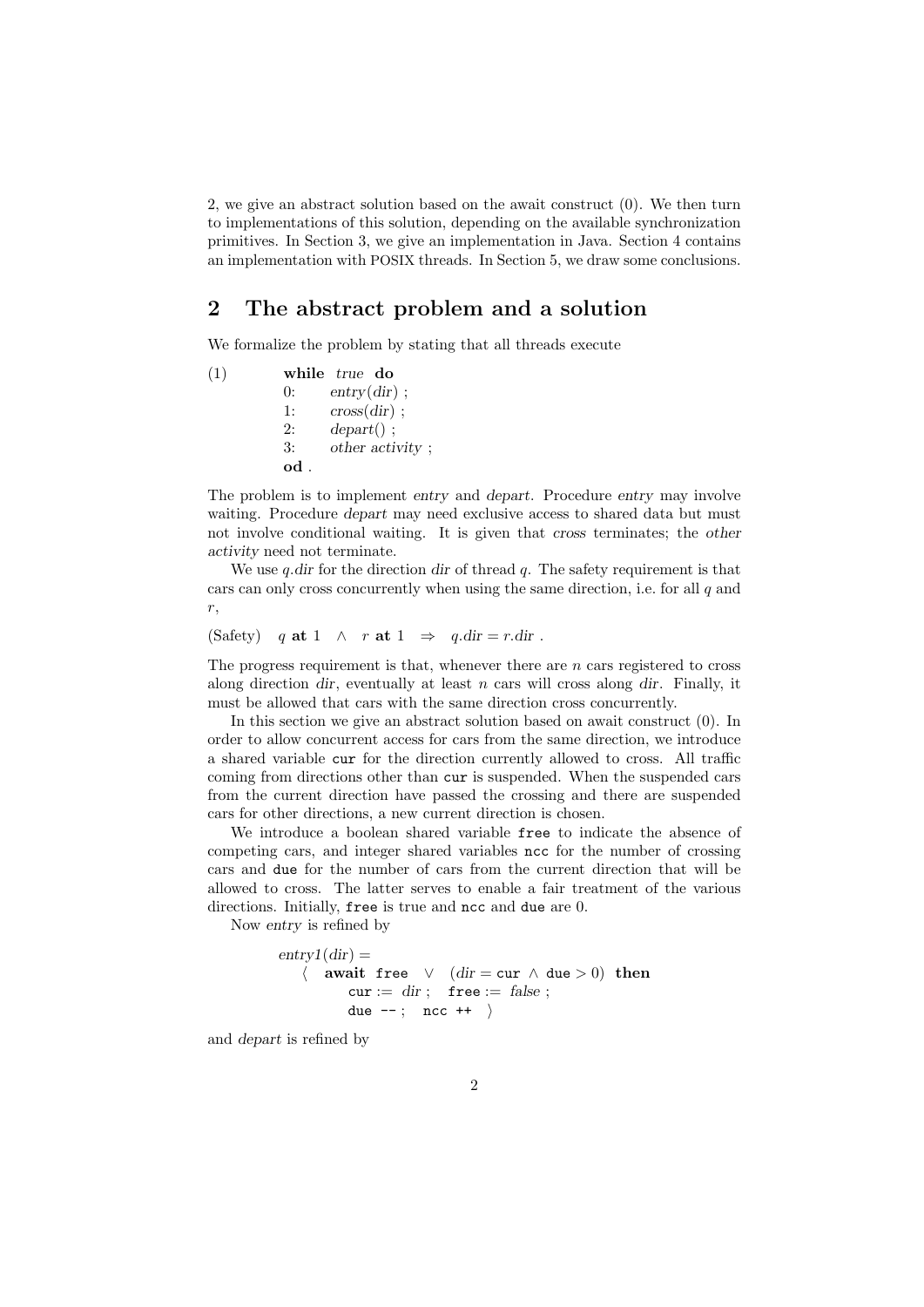```
depart1() =\langle ncc --;
        if \operatorname{ncc} = 0 \land \operatorname{due} \leq 0 then
            if possible choose due > 0 and new direction cur such that
                due cars with direction cur are registered at entry
            or else free := true fi;
        \mathbf{f} \rangle .
```
The new direction must be chosen fairly, e.g., by choosing the new direction cur in a circular order (round robin). Note that cars with the same direction are allowed to cross concurrently.

Predicate (Safety) is proved as follows. It clearly follows from

(K0) 
$$
q
$$
 at  $\{1,2\} \Rightarrow q \cdot \text{dir} = \text{cur}.$ 

We now prove that  $(K0)$  is an invariant. Execution of entryl establishes  $(K0)$ for the acting thread. Predicate (K0) is threatened when some thread  $p \neq q$ chooses a new direction cur in depart1 while  $q$  is at 1 or 2. This case does not occur, however, because of the invariant that ncc always equals the number of crossing cars:

(K1) 
$$
\text{ncc} = (\# x :: x \text{ at } \{1,2\})
$$
.

Finally, predicate (K0) is threatened when  $p \neq q$  executes entry1 and q is at 1 or 2 and dir. $p \neq$  dir. $q =$  cur. We then use (K1) and the invariant

$$
\hbox{(K2)} \qquad \hbox{free } \Rightarrow \hbox{ ncc} = 0 \; ,
$$

to conclude that free is false so that  $p$  cannot execute entry1. The verification of the invariants (K1) and (K2) is easy. This concludes the proof of (Safety).

For absence of deadlock of the crossing, it suffices to require that the crossing is always free when there are no cars crossing or about to cross:

(K3) 
$$
\text{ncc} = 0 \Rightarrow \text{free} \lor \text{due} > 0,
$$

(K4) 
$$
\text{due} \leq (\# x :: x \cdot \text{dir} = \text{cur } \wedge x \text{ at } 0).
$$

It is easy to see that (K3) and (K4) are invariants. Progress follows from the way cur is modified.

### 3 Synchronization with Java

We now let the cars be Java threads and we implement the atomicity and await statements in Java. Java offers so-called synchronized methods. When a thread has entered a synchronized method of an object, no other thread can execute any synchronized method of that object. Therefore, in order to implement the abstract solution of section 2, we introduce an object synch to synchronize the access to the shared variables free, cur, ncc, and due. So we implement these variables as instance variables of a shared object synch.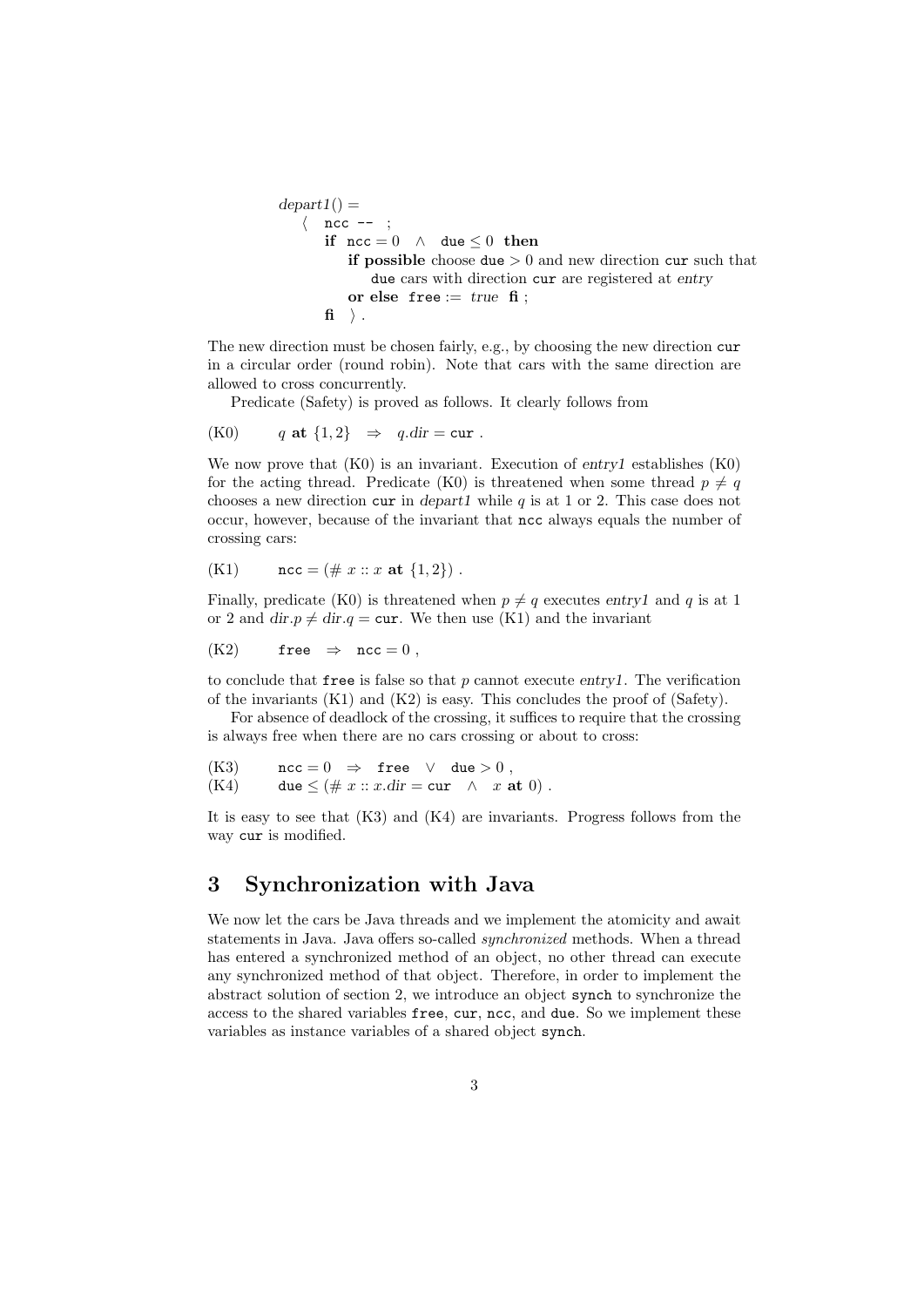Java also offers primitives for thread suspension. When a thread calls wait() inside a synchronized method of an object, the thread is deactivated and put into the waiting queue of the object. Threads queued at an object can be awakened by calls of notify and notifyAll for this object. The call notify() awakens precisely one waiting thread (if one exists), whereas notifyAll() awakens all threads waiting at the object.

When all waiting cars would be waiting at the same object, at every notification all waiting cars would have to reexamine their guards. To avoid contention, we decide that cars for different directions shall wait at different objects (traffic lights). Before treating the traffic lights, however, we look at the question whether an entering car must wait.

Each entering car has to decide whether to stop at a traffic light or proceed to cross. This is decided in the method mustStop of synch. The object synch also registers how many cars are queued at every traffic light by means of a variable count  $[$ ], where count  $[j]$  holds the number of cars waiting at traffic light j. The decision and the actions of entry are thus implemented by

```
synchronized boolean mustStop (int dir) {
   if (free || (dir == cur && due > 0)) {
      cur = dir; free = false; due --;
     ncc ++ ; return false ; // can proceed
   } else {
      count[dir] ++ ; return true ; // must stop
   }
}
```
We let the directions be numbers j with  $0 \leq j <$  dirLim. Command depart is now implemented in the method depart2 of synch, given by

```
synchronized void depart2 () {
   ncc -- ;if (ncc == 0 && due <= 0) {
      int j = (cur + 1) % dirLim;
      while (j != cur && count[j] == 0)
         j = (j+1) % dirLim ;
      if \text{(count[i]} > 0) letGo (i);
      else free = true ;
   }
}
```
The while loop is a circular search for the first direction with positive count value. This precludes starvation of directions.

It remains to implement letGo, but that depends on the implementation of the traffic lights. We use an array of traffic lights, i.e., one object for each direction. When a new direction is chosen, all cars waiting for that direction can be awakened.

We now have the problem that the cars that have passed mustStop with result true need not immediately be waiting at the traffic light. Therefore,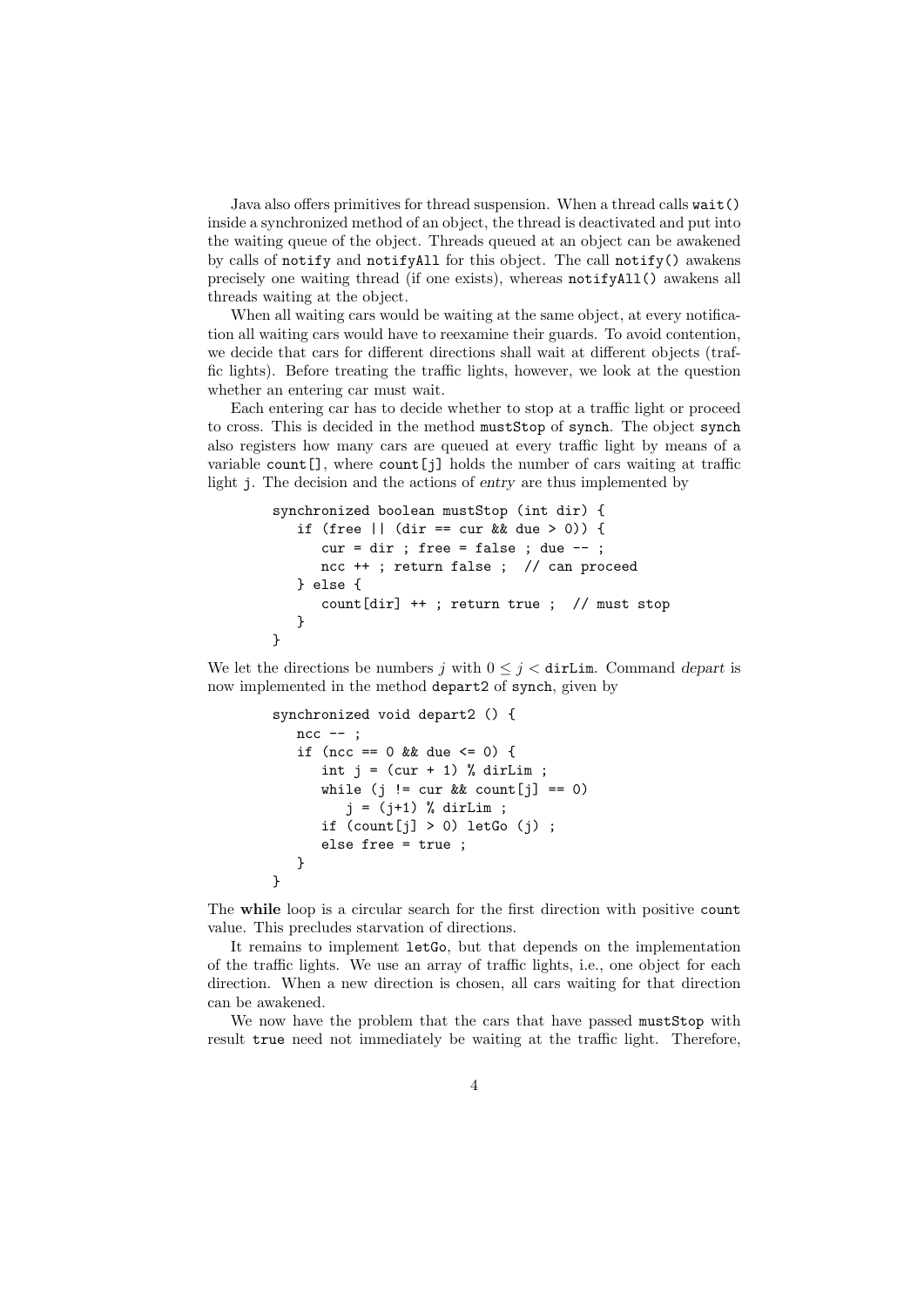letGo must not only notify cars waiting at the traffic light, but it must even enable cars at the traffic light that have not yet entered the waiting queue.

We therefore apply a semaphore for every direction. Our semaphore is an object with an integer variable val, initially 0, with two methods

```
synchronized void up (int n) {
   val = val + n ;
  notifyAll () ;
}
synchronized void down () {
   while (val \leq 0) {
      try { wait () ; }
      catch (InterruptedException e) {}
   }
  val --;
}
```
A call of up(n) with  $n \geq 0$  allows n threads to pass down().

We introduce an array light [dirLim] of these semaphores and we implement method letGo of synch by

```
void letGo (int dir) {
   cur = dir ;
   due = count[dir];
   count[dir] = 0;
   light[dir].up(due) ;
}
```
Method letGo is not synchronized, since it is called (only) from the synchronized method depart2.

Command entry is implemented by

```
void entry2 (int dir) {
   while (synch.mustStop (dir)) light[dir].down() ;
}
```
The repetition in entry2 is needed since the actions of entry1 are done in mustStop when it returns false. In this way we get all invariants of Section 2. Repeated testing is also needed because of other cars competing for the current direction. Method entry2 is not synchronized since it connects two synchronized objects synch and light [dir].

It remains to verify that depart2 always determines new values for due and cur according to the specification in depart1. Let  $NQ(j)$  be the number of threads at down of light[j]. Whenever a thread arrives there, it has incremented count[j] in mustStop. Whenever a thread passes light[j], it decrements light[j].val in down. Since the sum of these numbers is kept invariant in letGo, we have the invariant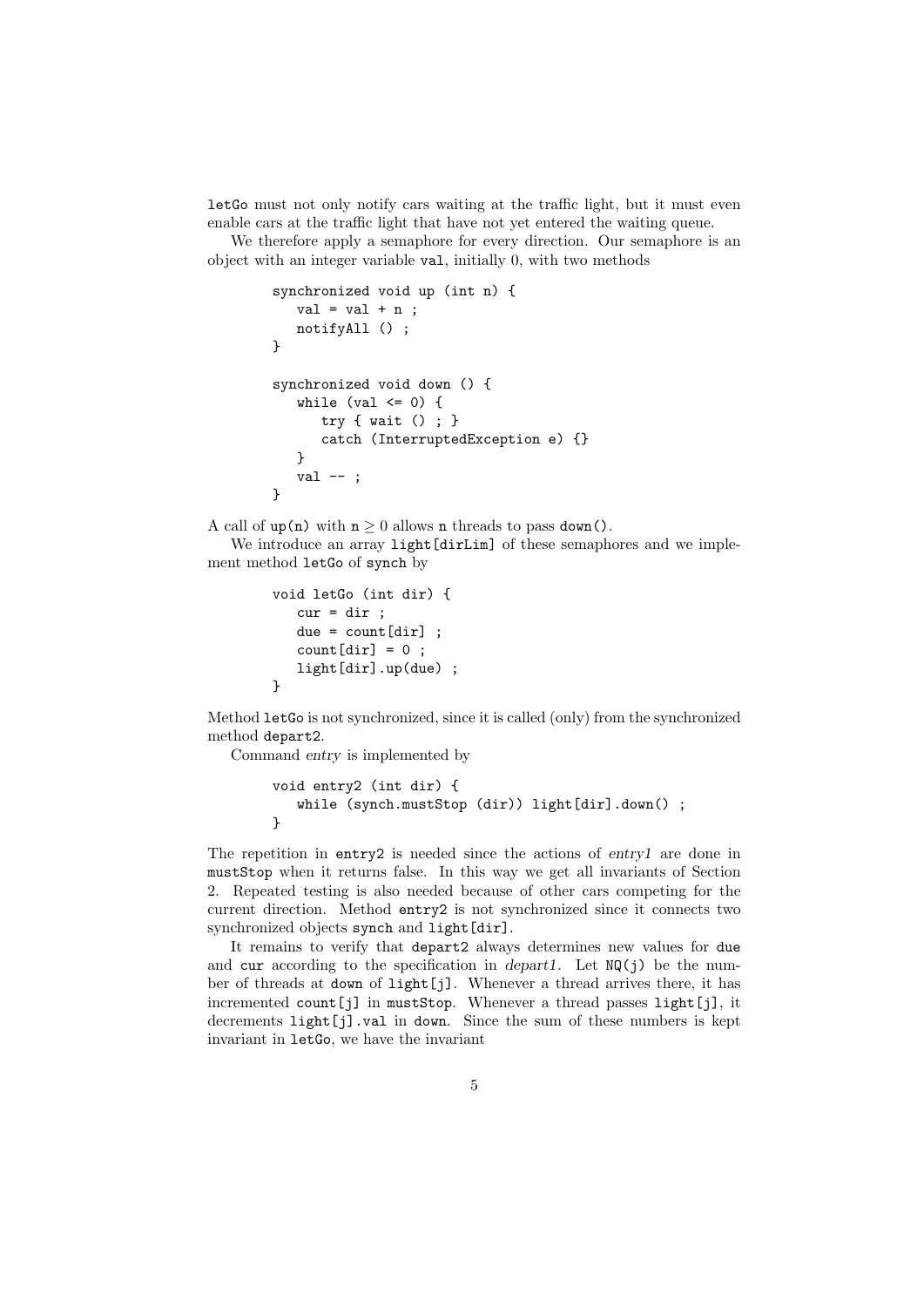$(Ja)$  NQ(j) = synch.count[j] + light[j].val.

This implies that, as required, method letGo always establishes due  $\leq NQ(\text{cur})$ . Moreover, if method depart2 makes free true, all elements of count are zero, so that (Ja) implies that there are no threads blocked at the semaphores.

Remark. By using semaphores for the traffic lights, we avoid that all waiting threads have to test their guards when the direction changes. This improves the performance when there are many directions. The narrow bridge in [6] 7.4 can be simpler since it has only two directions.

## 4 An implementation with POSIX threads

The POSIX standard specifies  $mutexes$  with the main primitives pthread\_mutex\_lock and pthread\_mutex\_unlock, which are abbreviated here by lock and unlock. Enclosing a program fragment by  $lock(m)$  and  $unlock(m)$  for a mutex m has the same effect as encapsulating the fragment in a synchronized Java method. The unlock must be called by the thread that locked the mutex.

The POSIX standard provides condition variables for conditional waiting. We regard a condition variable v as a set of threads, which is initially empty. We only use the POSIX primitives pthread\_cond\_wait and pthread\_cond\_broadcast, abbreviated by wait and broadcast. These primitives are expressed as follows.

(2) 
$$
\begin{array}{ll}\n\text{wait}(v, m) : \\
& \langle \text{ unlock } (m) ; v := v \cup \{ \text{self} \} \rangle ; \\
& \langle \text{ await } \text{ self } \notin v \text{ then } \text{ lock}(m) \rangle .\n\end{array}
$$

Note that command wait consists of two atomic commands: one to start waiting and one to lock when released. Also, note that a thread must hold the mutex to execute wait. Command broadcast(v) releases all threads waiting in v.

(3) 
$$
broadcast(v): \langle v := \emptyset \rangle.
$$

There is one additional complication: a thread waiting at a condition variable may wake up spontaneously. According to Butenhof, who was involved in the pthreads standard from its beginning, this is motivated as follows, cf. [4], p. 80: "On some multiprocessor systems, making condition wakeup completely predictable, might substantially slow all condition variable operations. The race conditions that cause spurious wakeups should be considered rare."

The possibility of spurious wakeups implies that, for every conditional call of wait, the condition must be retested after awakening.

The synchronization of a Java method at a certain object can be emulated by introducing a mutex m for the object and enclosing the method by calls of lock(m) and unlock(m). The Java commands wait and notifyAll are emulated by the POSIX commands wait and broadcast, after the introduction of a condition variable v as an additional argument. Therefore, the Java crossing of Section 3 can be directly transferred to POSIX threads. The spurious wakeups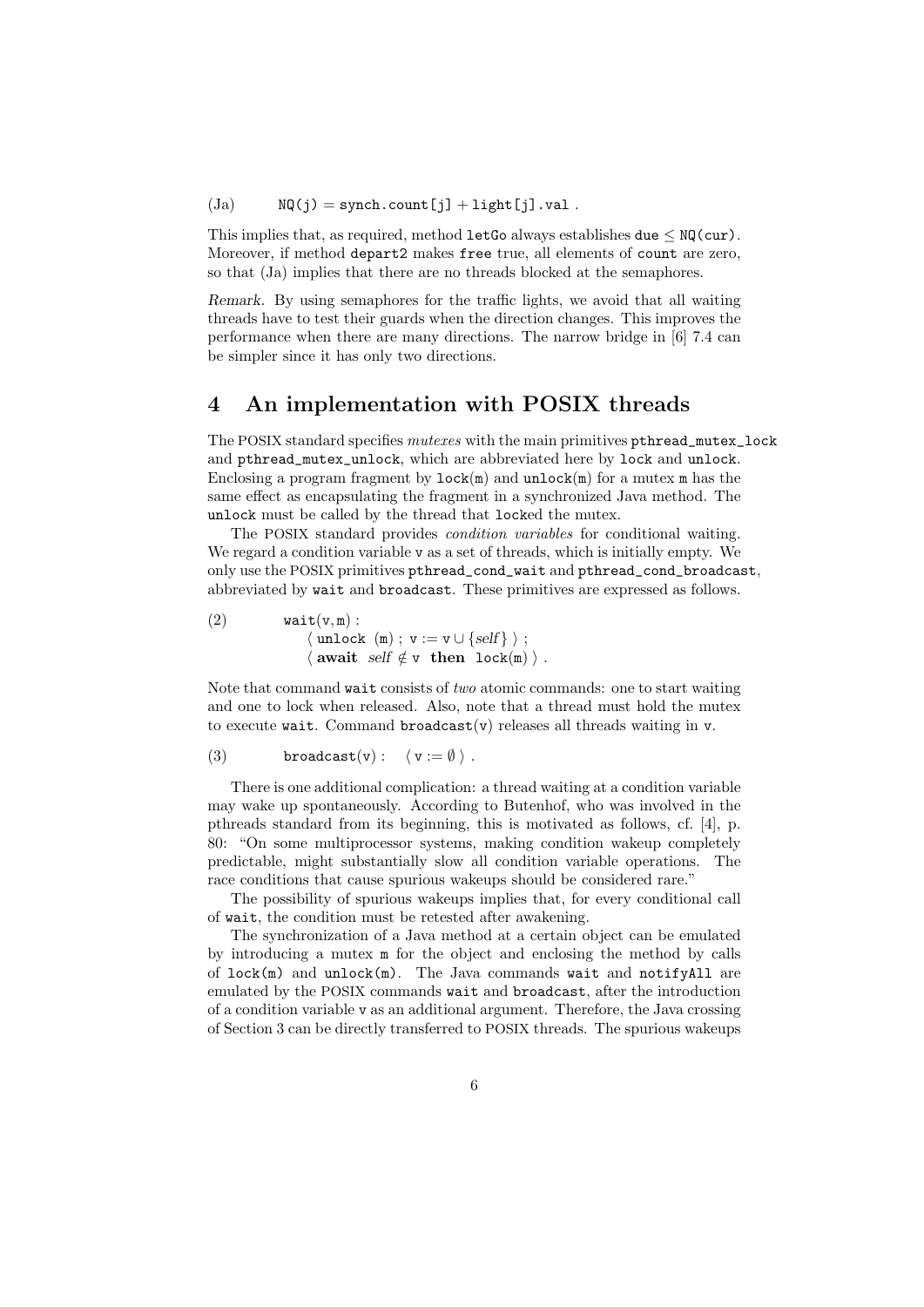are harmless here, since in method down the waiting condition is tested again after awakening.

The separation of the roles of mutexes and condition variables enables a leaner solution. We can replace the semaphores of Section 3 by condition variables. We need only one mutex, mut, and an array of condition variables cv[limDir]. The entry protocol becomes:

```
void entry3 (int dir) {
   lock (mut) ;
   while (!free && (dir != cur || due <= 0)) {
      count [dir] ++ ;
      wait (cv[dir], mut) ;
      count [dir] --;
   }
   cur = dir ; free = false ;
   due -- ; ncc ++ ;
   unlock (mut) ;
}
```
Here we decrement count after waiting since the queues of the condition variables can be leaky.

The depart protocol is also guarded by mutex mut and otherwise similar to depart2 in Section 3. Since the decrementation of count is moved to entry3, procedure letGo becomes

```
void letGo (int dir) {
   cur = dir; due = count[dir]:
   broadcast(cv[dir]) ;
}
```
Correctness relies on two invariants concerning count[j]. On the one hand, count[j] is an upper bound of the number of threads in the queue cv[j]:

$$
(Po) \qquad \# \text{ cv}[j] \leq \text{count}[j] .
$$

We cannot guarantee equality since there can be threads released from the queue that have not yet reacquired the mutex and decremented count. The invariant (Po) implies that all waiting queues are empty when free holds. This precludes forced starvation of cars.

On the other hand, we have the invariant that count  $[i]$  is a lower bound of the number of threads that need to retest the guard in the repetition of entry3. This implies that, always, at least due cars with direction cur are waiting at entry as required in depart1. As is shown in Section 2, this precludes deadlock of the crossing as a whole.

### 5 Concluding remarks

The POSIX primitives for synchronization are more flexible than those of Java. Indeed, the traffic lights were condition variables in pthreads and semaphores